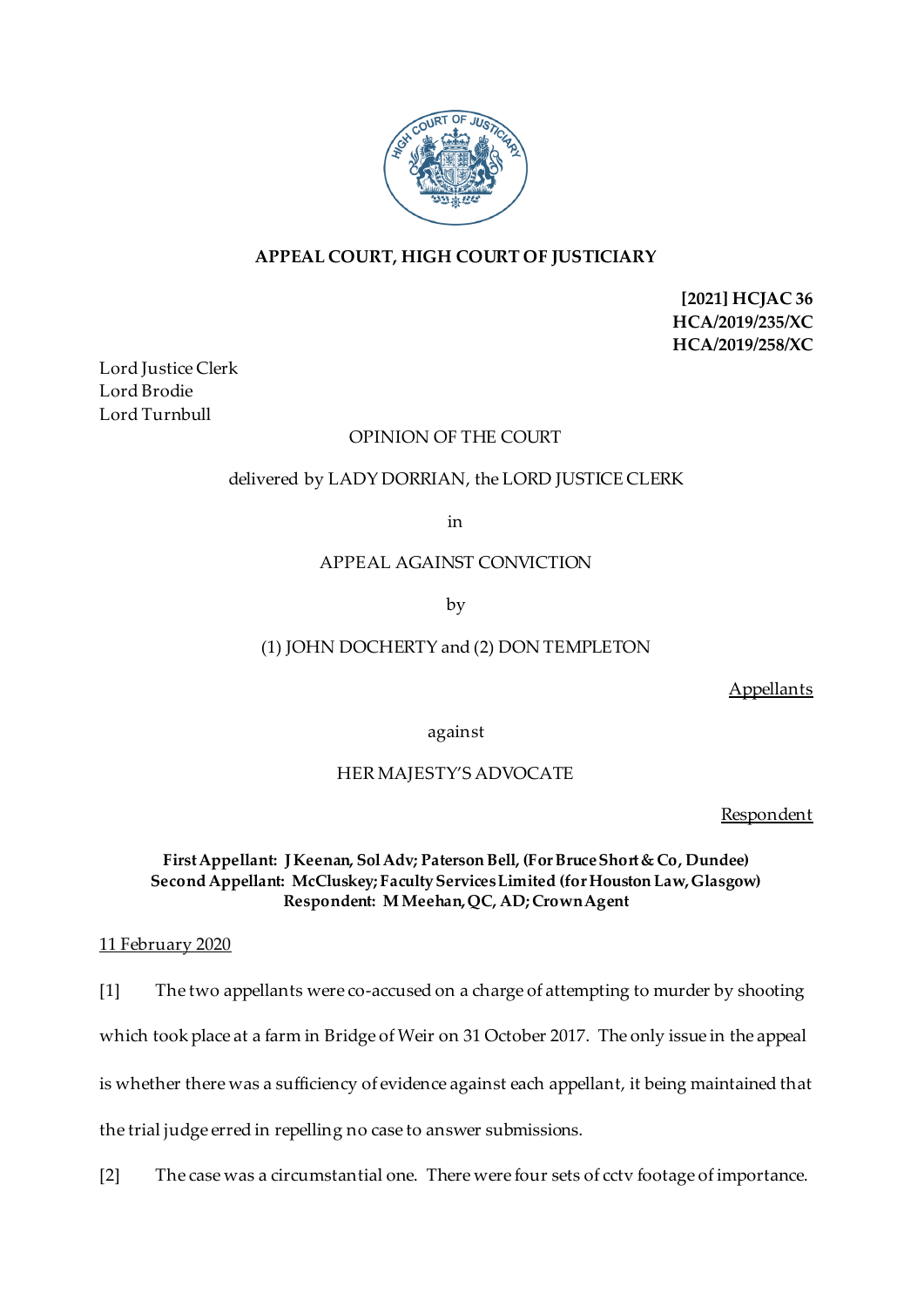1. Between 14.09.40 and 14.12.12 Mercedes 203 Avant Guard estate motor car WA02 WFW was driven into the Tesco petrol station at Bridge Street, Linwood where fuel was added. The appellant Don Templeton was identified as the driver. The vehicle had been added to his insurance policy on 27 October 2017. The appellant Docherty was in the rear passenger side seat. At that time, he was wearing a burgundy colour top. He exited the vehicle and entered the forecourt shop where he paid for the fuel, and some drinks. He got back into the same seat. The front passenger seat remained unoccupied throughout.

2. CCTV footage from Darluith Road, Linwood between 14.22.36 to 14.23.14 showed a similar Mercedes estate travelling from Linwood towards Houston in the direction of the farm.

3. CCTVat the farmhouse between 14.26.06 and 14.29.56 showed a Mercedes estate motor car being driven into the entrance of the farm 2 minutes and 52 seconds after it had been seen last in the Darluith Road CCTV 1.3 miles away. On entering the farm, the Mercedes turned immediately to the driver's right, in the direction of the motor workshop where the complainer James McGurk and a Crown witness, Josh Kerr, were working. The Mercedes remained out of sight of CCTV directly at the locus. However, the complainer, having been shot, was seen hobbling in the yard. Immediately thereafter the Mercedes was driven off at speed, and was then seen reappearing on CCTV from the direction of the workshop. It was driven at speed and exited the farm.

4. Thereafter at the Darluith Road CCTV from 14.32.18 to 14.32.50 the Mercedes estate WA02 WFW was captured on the Darluith Road CCTV travelling from the direction of the farm back towards Linwood. An eye witness spoke to seeing the vehicle leaving the farm as fast as you could go on that stretch of road. It is not disputed that it is a reasonable inference

2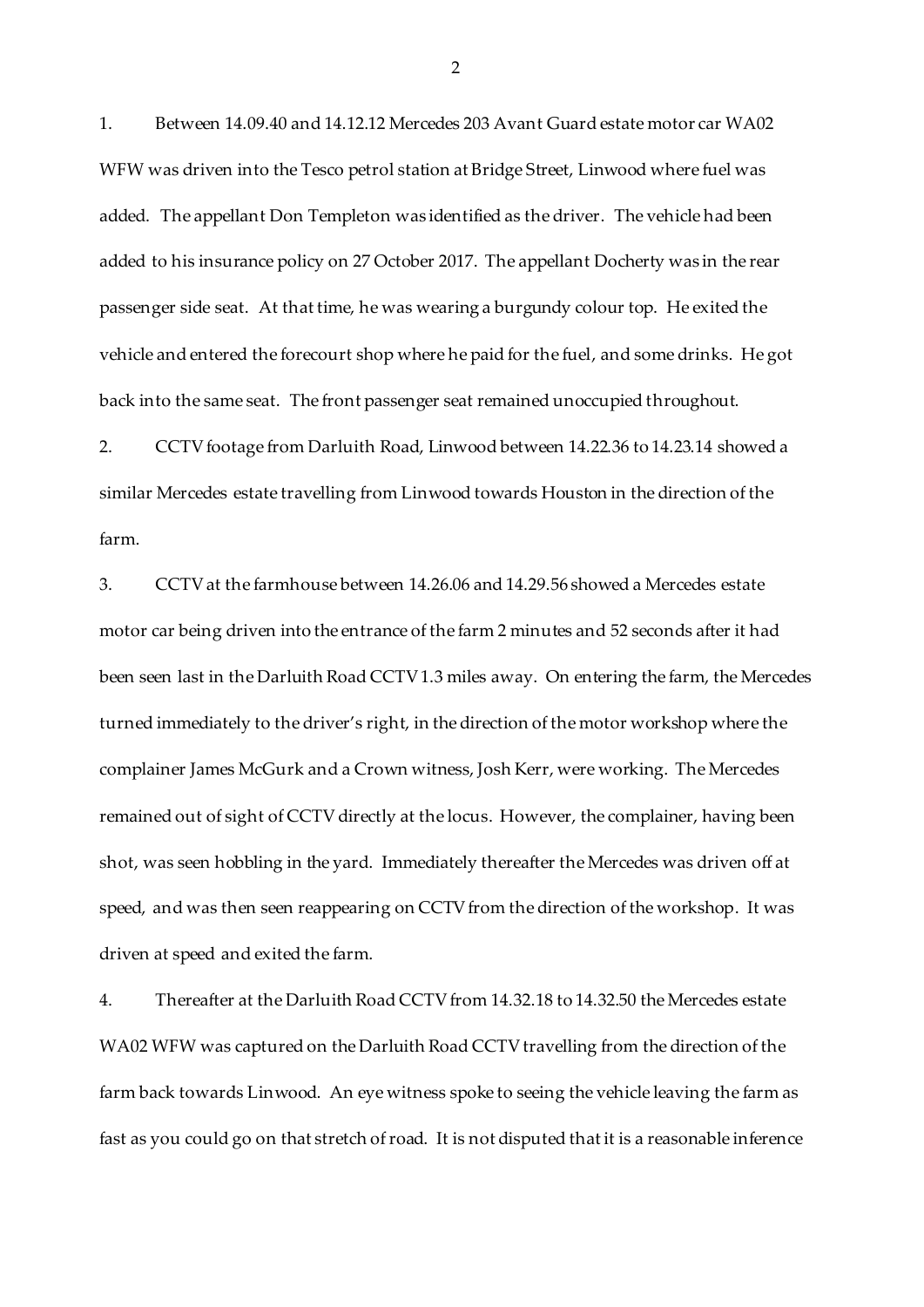from the whole of the CCTV footage that the Mercedes vehicle to which it relates was the same vehicle throughout, namely WA02 WFW.

[3] The complainer gave evidence that on hearing a vehicle run over the gravel outside the workshop he walked outside. He did not see or hear anyone, then heard a bang and was sent flying. He had been shot in the leg (the medical evidence indicated that the weapon used was a shotgun). He knew the appellant Templeton; they had "been pals for years" and had spoken often by phone. He identified Templeton on the petrol station CCTV. The witness Kerr was in the workshop with McGurk when he heard a voice from the bottom part of the workshop shout "alright mate". McGurk then walked towards the voice saying "That's Don's pal, I'll go and deal with it". He walked out of sight at which point Kerr heard a bang which he thought was a gunshot. On hearing a second shot he ran away and did not look back.

[4] The day before the incident, McGurk asked Kerr to drive a van for him. Kerr drove the van to Bridge of Weir. He stayed over at McGurk's house. In his presence McGurk received a telephone call. Kerr heard him say "Hello, Don". He heard the voice on the other end say "They're going to blow up your motors". McGurk replied that his vehicles were all insured. The voice then said, "I'm not bothered about the van, I just want my tools back".

#### **Submissions**

[5] The central submission for Docherty was that he had not been identified in the vehicle after the garage; and that the reference to "Don's pal" whilst clearly referring to someone other than Templeton was vague and did not allow an inference that it referred to Docherty.

[6] For Templeton the submission adopted the argument that the terms "It's Don's pal" were not sufficient to be taken as referring to Docherty. It was conceded that it was a reasonable inference that the appellant was driving the vehicle throughout, including at the

3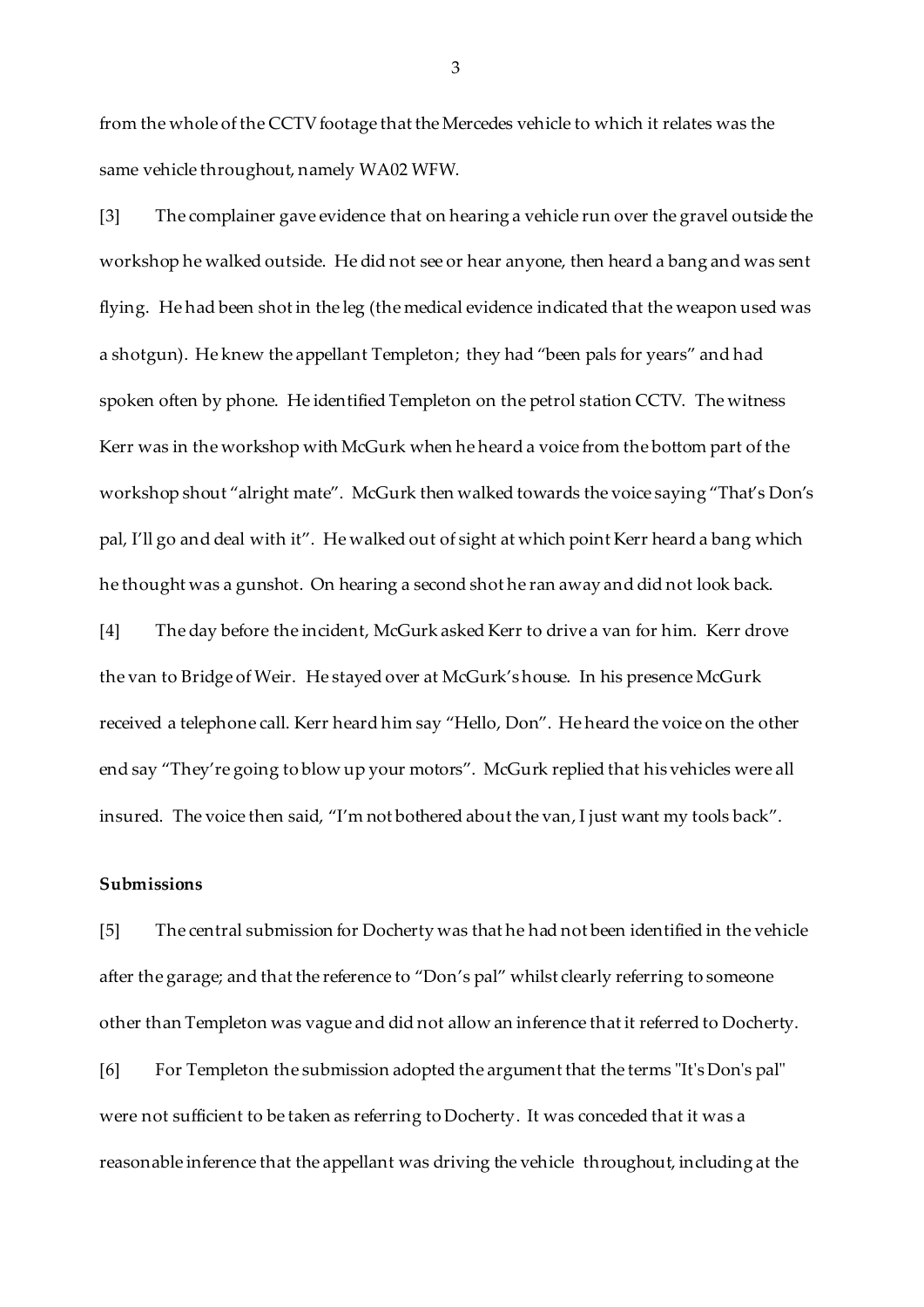farm. However, there was insufficient evidence to convict him on an art and part basis with the shooter. There was no evidence of any agreement involving a weapon. The only basis upon which an inference could be drawn as to his involvement in any plan was the evidence the car sped away from the locus, but this does not demonstrate either prior or spontaneous agreement, but only an awareness that there was an urgent need to depart the locus.

[7] A further ground of appeal for Templeton based on a material misdirection relating to concert as applicable to him was conceded by the Crown.

[8] The advocate depute submitted that there were three compelling features which supported the inference of a plan between the accused, against the background of the evidence as a whole. These were: the relatively remote location of the workshop, which was up a track on farm premises off a country road; the departure of the car at high speed immediately after the shooting; and, coupled with that, the very short time it was at location, which was not suggestive of a visit for a legitimate purpose.

#### **Analysis and decision**

[9] It is in the nature of circumstantial evidence that it may be capable of bearing more than one interpretation. As was noted in *McPherson* v *HMA* 2019 SCCR 129, the critical question is whether an inference of guilt is a reasonable one to draw from the evidence. If so, the matter should go to the jury who will then determine whether in the circumstances they consider that they should draw that inference, having regard to the weight they think should be attributed to the various pieces of evidence taken together. The point is not to look at individual circumstances but to ask whether these individual circumstances, taken together, are capable of supporting an inference of guilt beyond reasonable doubt.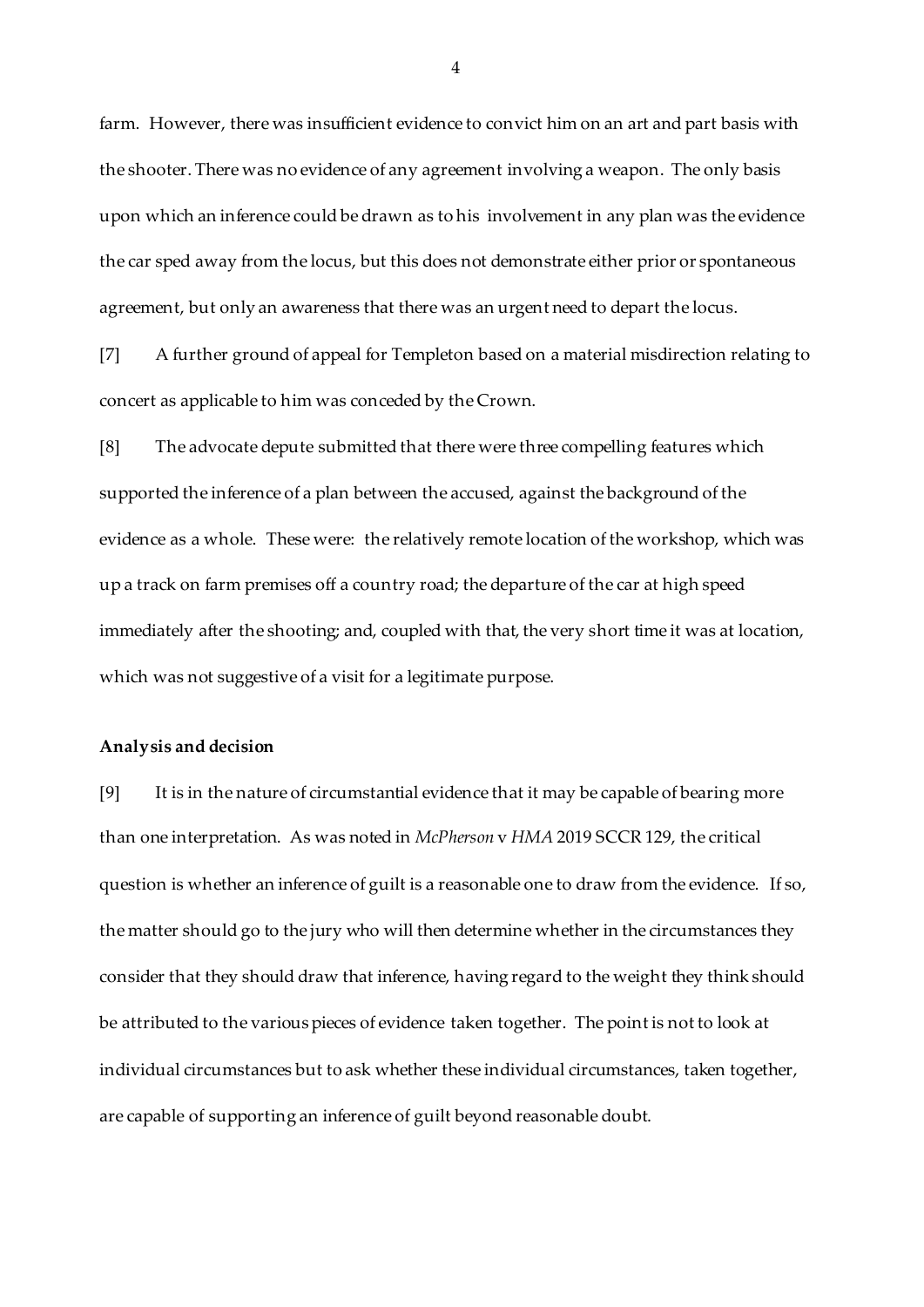#### *Docherty*

[10] In our view the evidence would enable the jury to draw the inference that Doherty was still in the car when it pulled off the road to the workshop; that he was the person identified as "Don's Pal"; and that he was the shooter. The evidence against him was that he was seen in the rear seat of the vehicle when it left the garage, in the company of the appellant who was driving the car. The evidence suggests he was not a mere passenger since he paid for the fuel, using cash and presenting his keyring card, associated with his mother in law's Tesco account. This aids the inference that he remained in the car thereafter, and strengthens the evidence of his association with the driver, whose fuel he had paid for. It seems unlikely that he would have done this if he did not intend to remain in the vehicle, or was not party to whatever was intended. The words described as part of the *res gestae* were capable of an inference that the individual who spoke from the end of the workshop was a friend of the appellant Templeton, who was both known to the complainer, and was driving the very car in which the person had arrived. It is an almost irresistible inference that this person was the shooter, and that this was Docherty; and that he made his getaway in the vehicle. It may, of course be that other inferences could be drawn. The appellant gave evidence that he had exited the vehicle before it got to the farm. Reference during the appeal was also made to a joint minute agreed during the defence case that a police officer had viewed the footage 14.22.36 to 14.23.14 "as showing" the vehicle with a front seat passenger wearing a white or light top. What exactly was made of this at trial is not clear – it seems that it could not be seen when the footage was shown at normal speed. However, this evidence would not in our view affect the sufficiency of the case, and was material going only to weight, and for the jury to ask whether it meant that they should not draw the inference which the Crown asked them to draw.